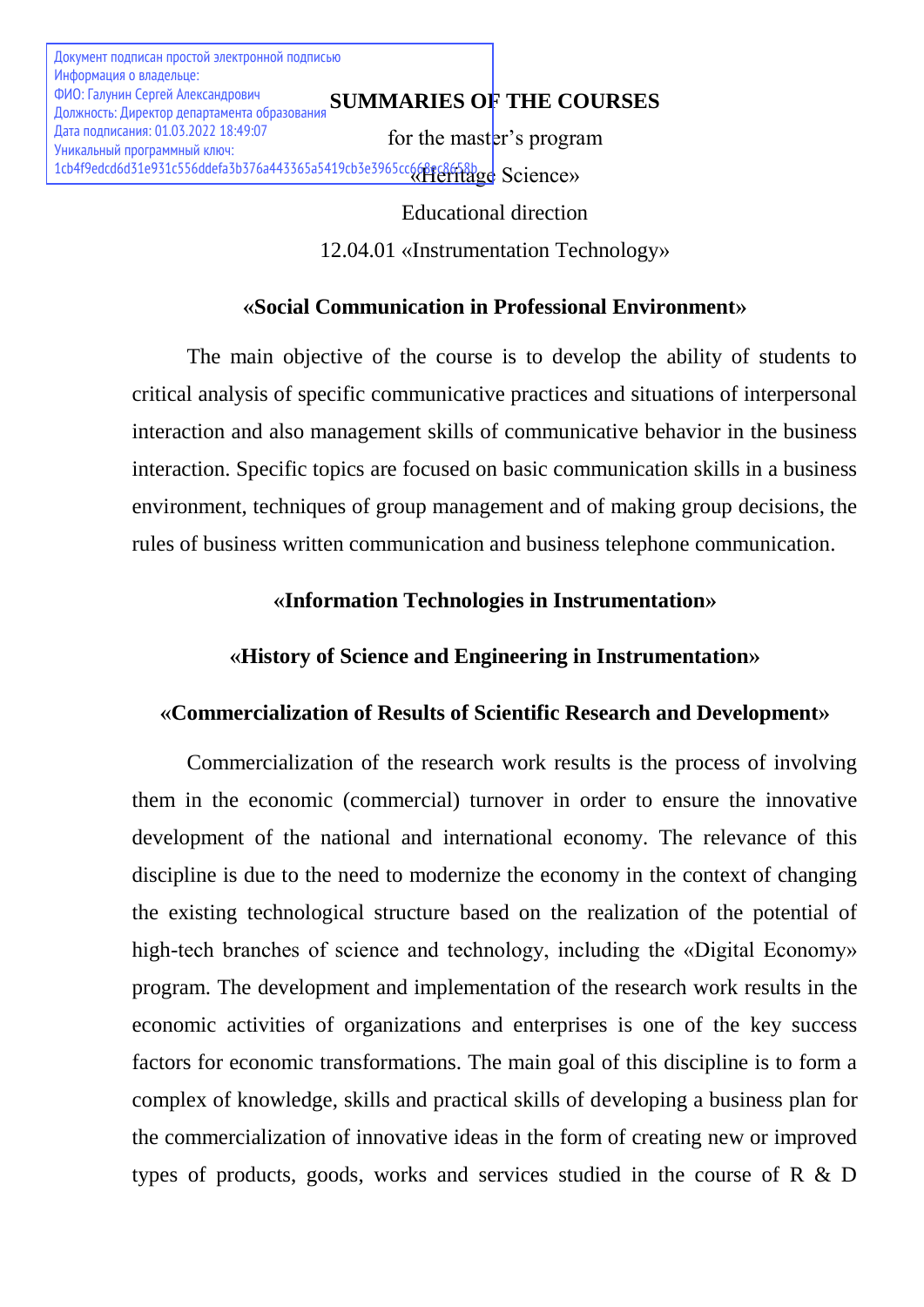undergraduates. Mastering a phased methodology for business planning and design of various innovative projects will ensure the acquisition of competencies required in solving the problems of outputting the results to sales markets and assessing their economic efficiency.

# **«Modern Problems of Electronics and Microprocessor Systems in Instrument Making»**

### **«Russian as a Foreign Language»**

The discipline is intended for education of master's degree non-philological foreign students, who have the bachelor diploma of Russian institute of higher education and have the knowledge of Russian Language corresponding to the B 2 level. The program includes requirements for language knowledge level in different types of speech activity as well as grammar and speech material.

The mastering of this program will allow the foreign students to handle their communicative needs in educational, social and cultural sphere, will produce the base for successful learning of special subjects, and, as a result – for successful presentation of a thesis.

The Russian Language course for master's degree students must ensure the forming of a graduate's communicative competence on the level sufficient for professional activity in Russian Language. The education is realized on the source of general scientific, country-specific, literary, social and political texts.

### **«Foreign Language»**

This program is pointed on providing training courses for foreign citizens who had not studied the Russian language before. It includes language and speech models based on the requirements for the Elementary certification level. Achieving this level in Russian will satisfy the foreign students' basic communicative demands in social and cultural as well as in educational spheres of communication.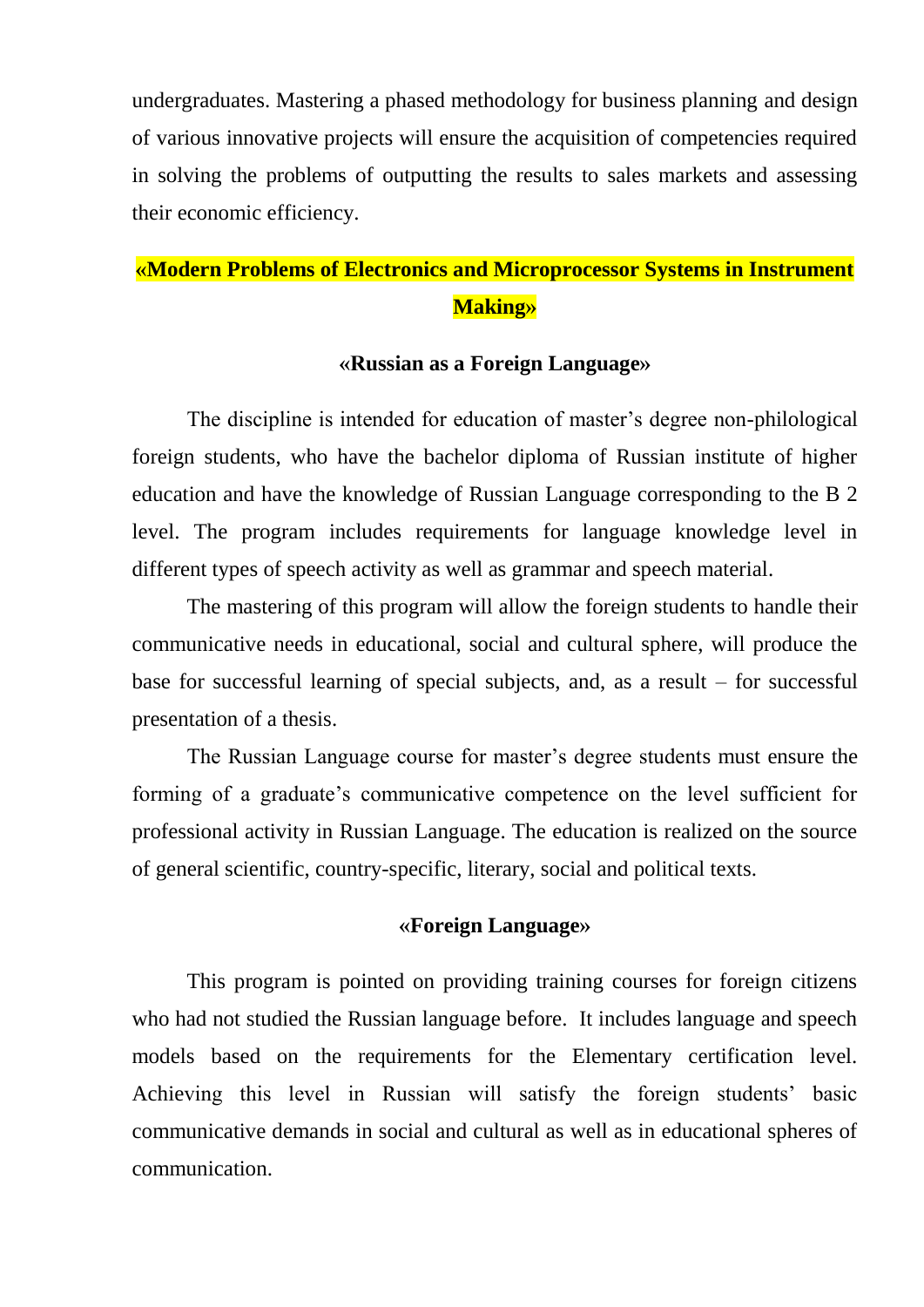The content of the program involves implementation of flexible training models, depending on the communicative purposes, native language and students' individual features.

### **«Materials of Cultural Heritage Objects»**

The objectives of this course is to provide information on the properties of the most common minerals and rocks as well some metals and alloys, which are used in architecture and arts and crafts. Basic knowledge on fundamentals of mineralogy (including chemical bonds and crystal structures, crystal growth, the physical properties of minerals and mineral identification techniques) and petrography (the different groups of rock-forming minerals, and classification of rocks based on their mineral contents and textures) are discussed. Besides, the basic laws of mineral formation in natural and technological processes are given.

### **«Environmental Impact on Materials, Ageing and Deterioration»**

This course gives to students basic information about the environmental risk to cultural property caused by physical, chemical and biological factors. Also students will study impact of environmental factors of natural and anthropogenic nature. The course provides general information about environmental monitoring as one of the most effective modern instrument in the field of Cultural Heritage preservation around the world. In addition, the course includes practical laboratory works that allows one to master the methods of assessing the microclimate in the premises for the sustainable protection of CH objects.

### **«Chemistry in Restoration»**

This discipline involves the study of the chemical properties of both restored and restoration materials used in the conservation and restoration of various objects of cultural heritage. The diversity of the nature of these materials determines the problems that restorers encounter in the process of their activities. The objectives of this discipline are the development of the theoretical base, which includes questions of general, inorganic, organic, physic-chemical, colloidal and analytical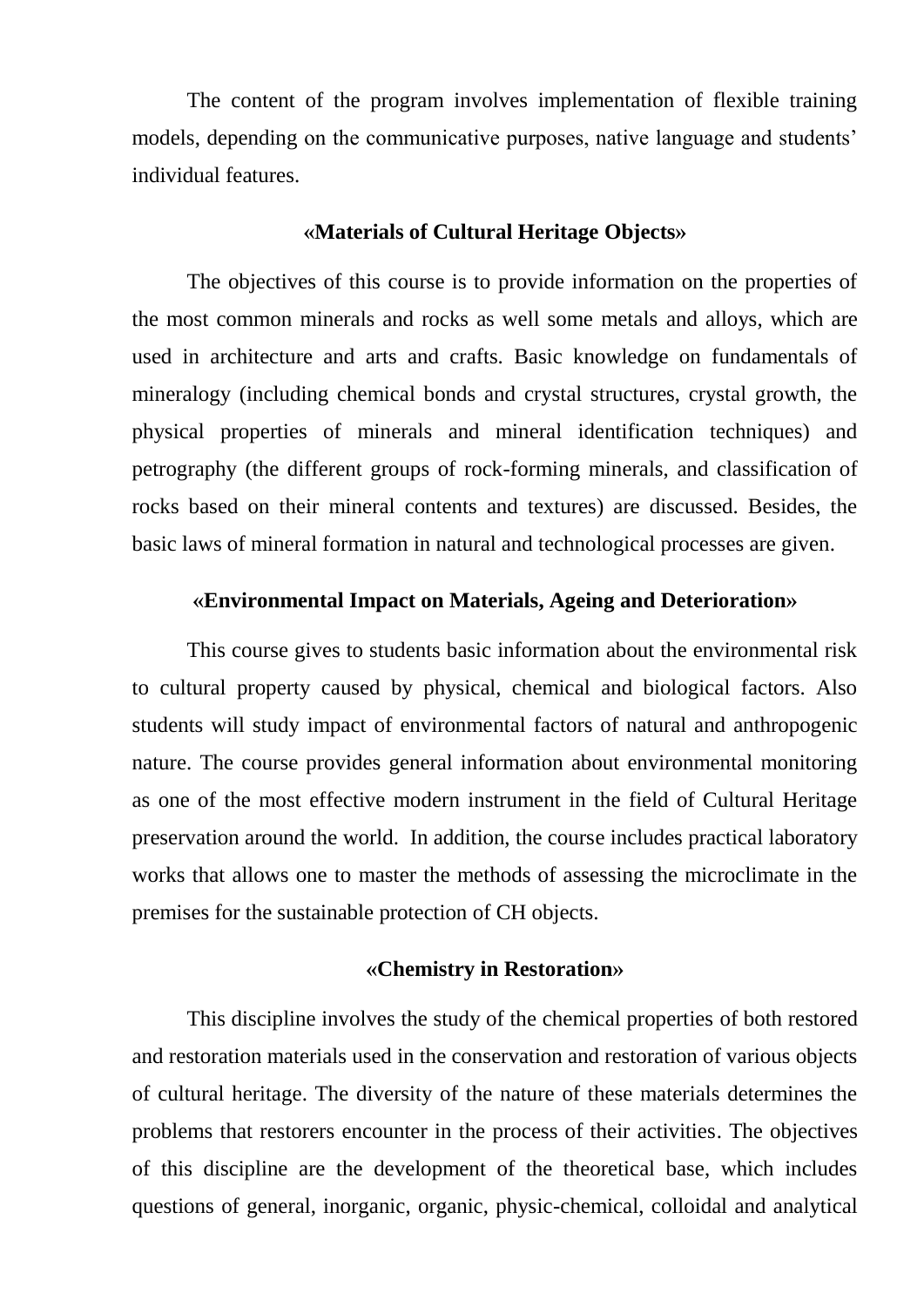chemistry, as well as the acquisition of practical skills in working with chemical compounds necessary for both research and restoration work itself.

### **«Biology in Restoration»**

The objectives of this course is to provide information on the theoretical aspects of the of materials biodeterioration problem, methods for evaluating and studying bio-damage of monument materials, mechanisms of destruction processes in the anthropogenic environment and protection of materials from degradation in restoration practice. The role of microorganisms (microscopic fungi, bacteria and algae) in the destruction of monuments in different environment (in the open air in different climates, in the conditions of Museum storage) is discussed. The course will cover examples of biological deterioration to Cultural Heritage objects created from various materials: natural and artificial stone, wood, paper, etc. Special attention is paid to the interaction of biological and physical-chemical factors in the destruction of materials.

### **«Physical Non-destructive Methods of Examining of CH Objects»**

This course gives a basic knowledge about physical principles and applications of main kinds of non-destructive methods of examining of Cultural Heritage objects based on the use of X-rays, acoustic and electromagnetic waves. Among non-destructive techniques Infrared Termography, Nuclear Magnetic Resonance, X-ray Digital Radiography and 3D Computed Tomography will be considered. Also basic knowledge of Ion Beam Analytical techniques, including PIXE (Particle Induced X-ray Emission), PIGE (Particle Induced Gamma-ray Emission) and RBS (Rutherford Backscattering Spectrometry) will be discussed.

# **«Opto-electronic Techniques for CH Materials Characterization»**

The course covers the most widely used methods, techniques and equipment for materials characterization such as light photometry, UV/Vis spectrometry, fluorescence spectroscopy, Fourier transform infrared spectrometry (FTIR), Raman spectroscopy, ellipsometry, scanning electron microscopy (SEM), atomic force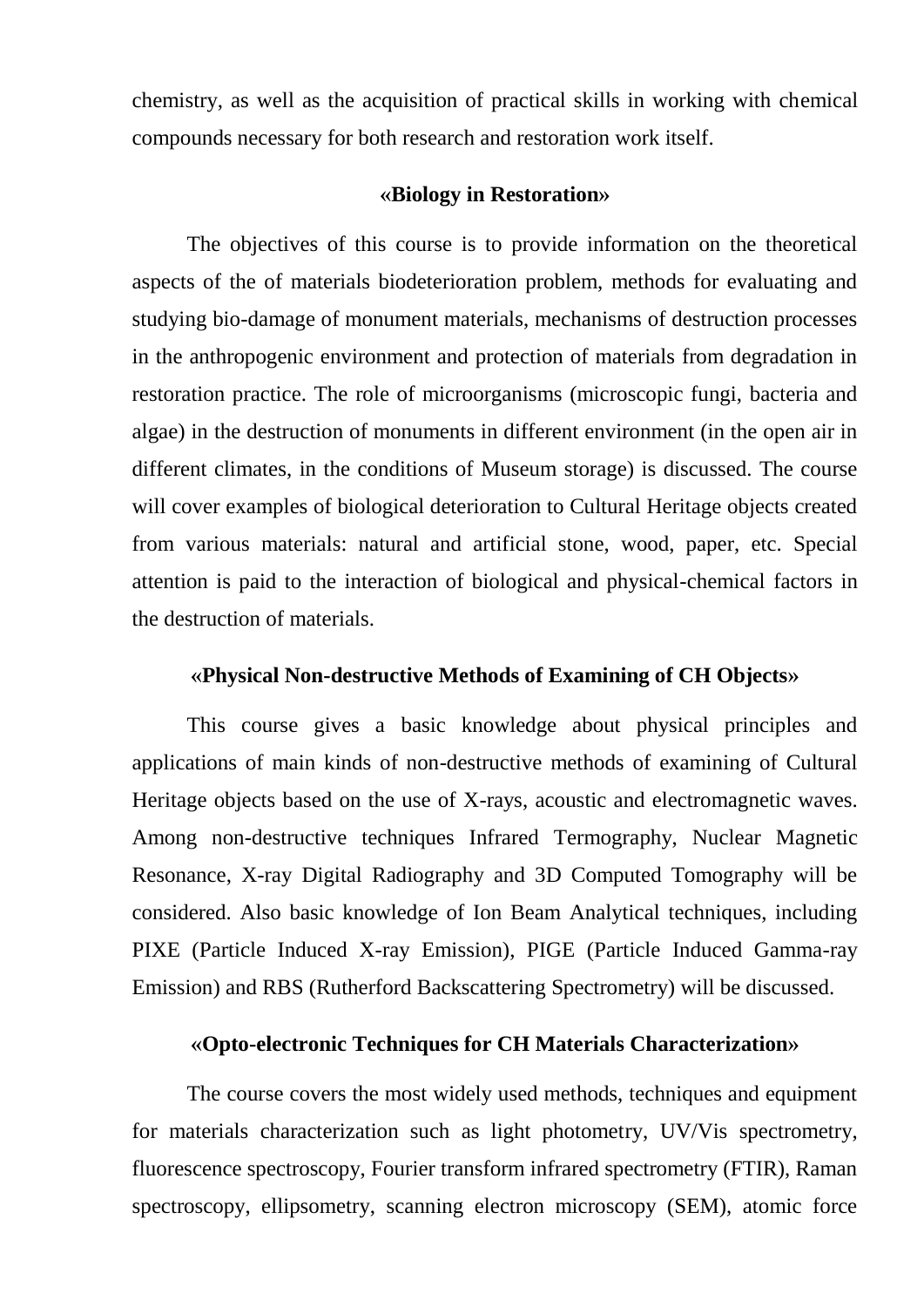microscopy (AFM), X-ray diffraction analysis (XRD) and some others. The course is focused on the basic physical principles, advantages and limitations of each method and their practical application for the investigation and characterization of Cultural Heritage objects.

### **«Introduction in Heritage Objects Conservation»**

The course is focused at basic ideas of conservation/restoration science and practice. A short excursus to the history of conservation theory and practice is aimed onto deeper understanding of its current ideas and methods. Definitions between operative and preventive conservation are discussed. Methodology and methods of practical conservation/restoration are analyzed, traditional and innovative ones being compared. The question of professional ethics in artworks restoration is one more essential topic of the course.

#### **«Laser Techniques in Restoration and Analysis of Artworks»**

This course gives to students a basic information about the use of laser techniques in Cultural Heritage preservation. Special attention is paid to consideration of laser cleaning of artworks. Basic physical principles of laser cleaning technology are considered and most important case studies connected with cleaning of CH objects created from different materials are overviewed. Use of 3D laser scanning for documentation, reconstruction and replication of CH objects is considered too. Furthermore, information about physical basics and practical use of other laser measuring techniques (LIBS, LIF, Laser Doppler Vibrometry and others) intended for analysis and non-destructive testing of artworks is presented.

### **«Computer Methods Applications in CH Preservation»**

The purpose of this course is to study the impact of computer technology on art, as well as the specifics of the interaction between art and science and the results of this interaction. The course considers the use of information technologies for study and restoration of artworks, including computer reconstruction of lost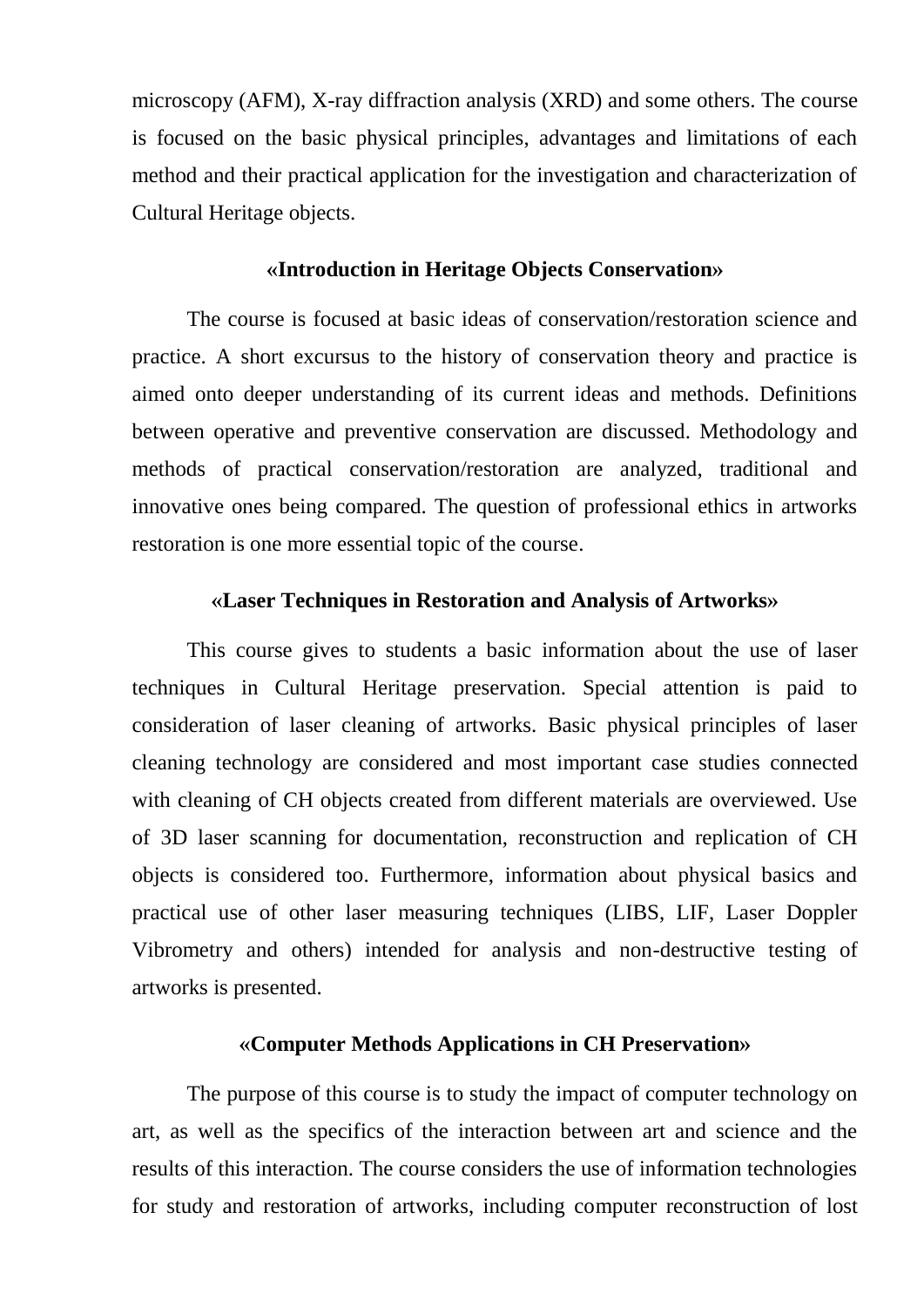parts of Cultural Heritage objects, as well as their archiving, museification and digitization (3D laser scanning, digital photography in the infrared range, etc.) and creation of copies. In addition, the use of computer methods for educational work (virtual museum) and scientific research of artworks (including their authentication and dating) is considered. The issues connected with introducing the blockchain technology to the art market using the case studies of use of new services, platforms and crypto auctions are also discussed.

# **«Interdisciplinary Project «Development and Design of Laser and Optoelectronic Systems for Study of CH Objects»**

### **«Brief History of Art»**

Brief history of art course serves to navigate in diverse historic styles in art, as ability to distinguish general styles is an obligatory skill in expertise and attribution of art pieces. The course is aimed at formation of skills of study of objects of art in their historical development and historical contexts. Another skill to be formed is the ability to compare different periods in art history and different groups of artworks belonging to different geographical and chronological locations. As for typological groups of artworks, general division is one to works of fine and decorative art.

### **«Expertise and attribution of artworks»**

Since correct examination and attribution of artworks in most cases is possible only with a combination of various analytical methods, the course focuses on the consideration of art criticism methods of examination and attribution of works of art. None artwork cannot be attributed if it is not analyzed in terms of its state of preservation, technique of creation, composition, origin, previous restorations, and so on. Therefore, the course includes the study of various methods of analysis of fine and decorative arts. In particular, since stylistic analysis is a mandatory part of this process, the course includes consideration of the basic concepts of composition in the visual arts. Important features of existence, origin